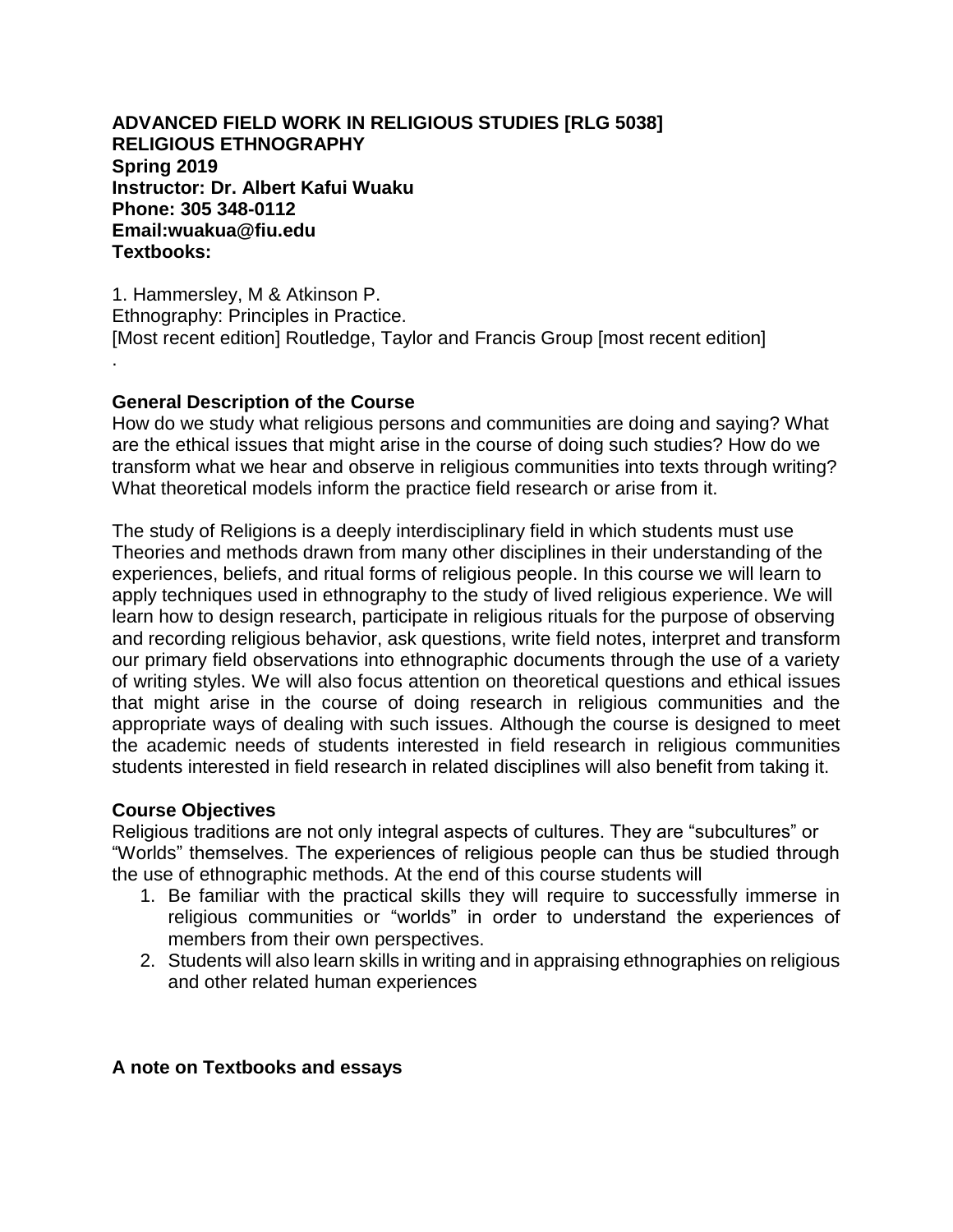This course is about practical techniques and skills used in studying human communities and how they can be applied in the study of religious communities. The text and essays on which lectures and class discussions are based may not always necessarily linked with religious phenomena but a diverse range of human experiences and settings. I will expect students to glean from these readings insights they can apply in the study of religious phenomena.

# **Course Requirements**

1. Class attendance and participation in class discussions

- 2. There will be one take home exam
- 3. Review of an Ethnography
- 4. Students will be expected to design, conduct and report on mini research

Projects. The final reports will be presented in class at the end of the semester.

# **Grading and Evaluation**:

The progress of students and their understanding of the course Material will be determined based on attendance and participation in class discussions, Tests, presentations based on projects and a final report.

# **Below are the percentage weights**:

Attendance and Class participation/discussion -10% Research Proposal-:10% Bi weekly Research Reports: 10% Review of Religious Ethnography-10 Take Home Exams: 20% Final Research report/presentation: 40%

# **SCHEDULE OF TOPICS AND READINGS**

# **Week 1**

**[Jan 8]** Topic 1 Self-Introductions, Description of course and course requirements and other Matters.

#### **Week 2 [Jan 15]**

Class lecture based on Chapter 1 of prescribed textbook. [Ethnography] What is ethnography? What do ethnographers do, positivism and naturalism [theoretical underpinnings of the quantitative and qualitative approaches.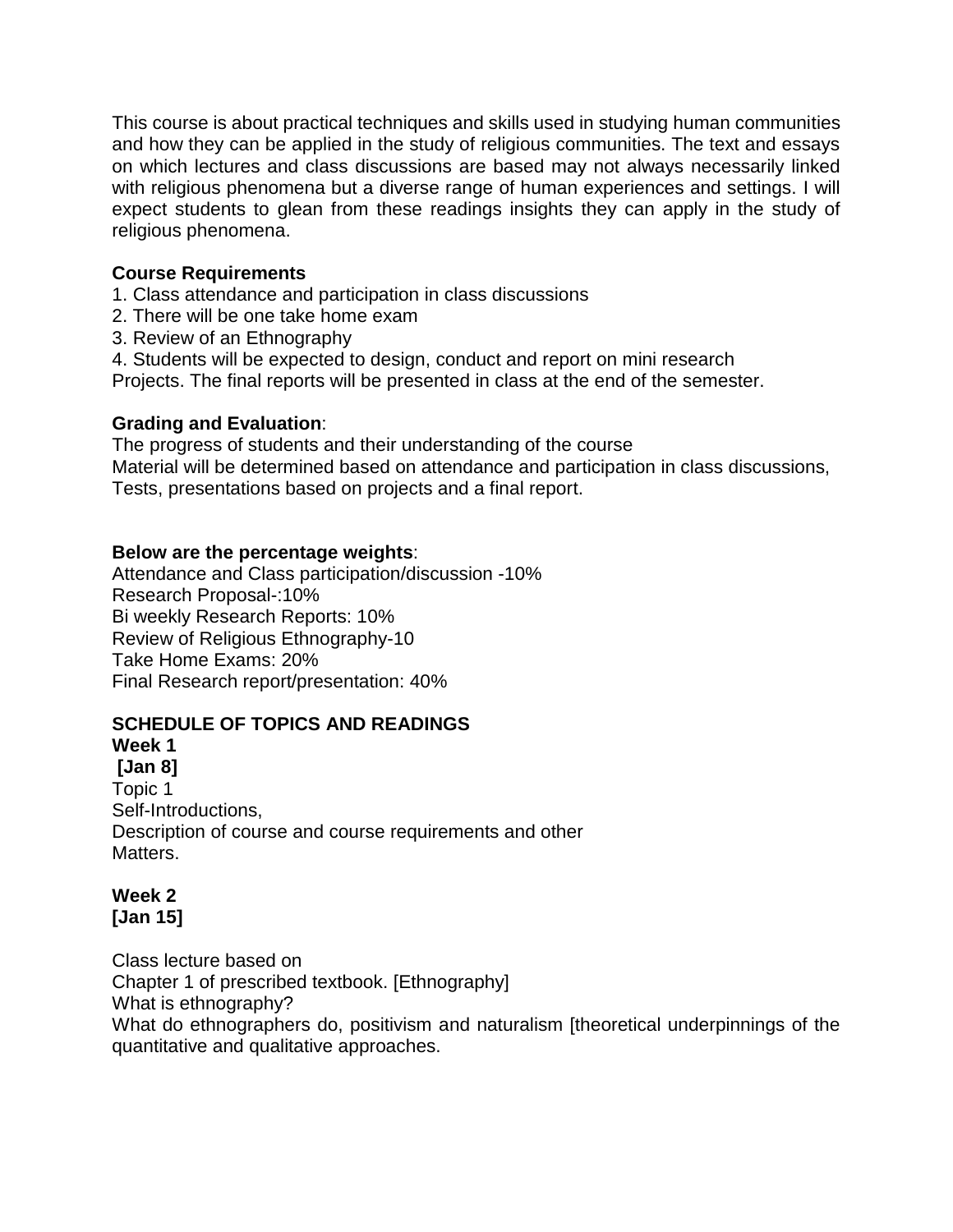### **Weeks 3 and 4**

[Jan 22 and 29] Lecture Topic: "Designing research in Religious Studies" Reading: Chapter 2 of prescribed text. [Ethnography] Students present research proposals in class in week 4 [proposal should not be more than 3 pages double spaced

# **Week 5**

#### **[Feb 5]**

Lecture Topic: Access. Reading: Chapter 3 of "Ethnography…" From this week, students will be expected to begin fieldwork on their projects] Reading for Class discussion:

#### **Week 6 [Feb 12 ]**

Lecture Topic: Field Relations Reading: Chapter 4 of Text [Ethnography] Student Presentation and class discussion based on Reading:

## **Week 7 [Feb 19 ]**

Lecture Topic: Oral accounts and the role of interviewing Chapter 5 of prescribed text. [Ethnography] Student Presentation and class discussion based on Reading:

## **Week 8**

#### **Feb 26**

Lecture Topic: Documents and other artefacts, real and virtual. Recording and organizing data Chapts 6&7 of "Ethnography" Student Presentation and class discussion based on Reading:

## **Week 9**

#### **March 5**

Lecture Topic: Analyzing our observations, Chapter 8 of Text [Ethnography] Student Presentation and class discussion based on Reading:

Week 10 [March 11-16<sup>th</sup> SPRING BREAK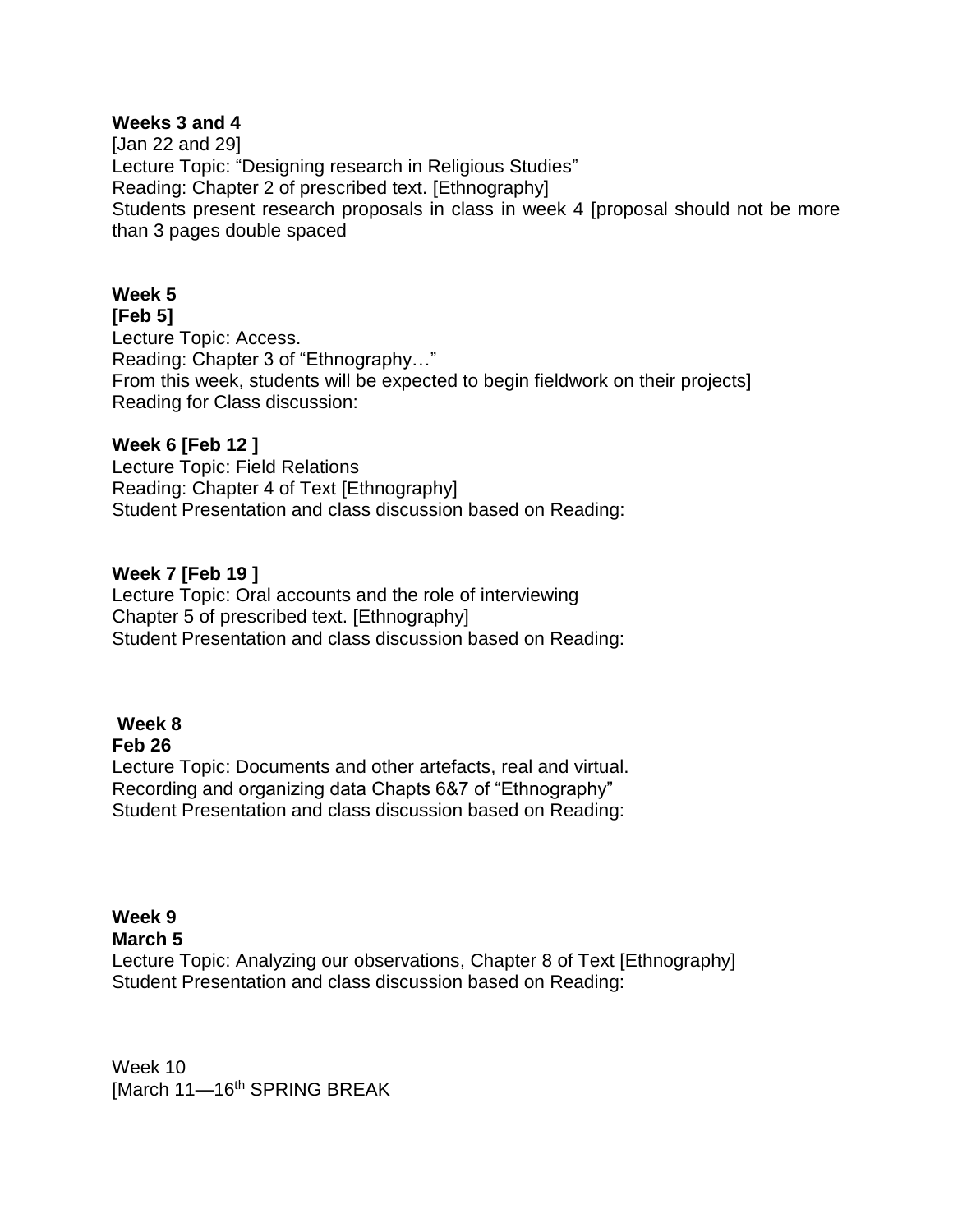# ]

#### **Week 11 [march 19]**

Lecture Topic: Writing Ethnography Reading: Chapter 9 of Text [Ethnography] Student Presentation and class discussion based on Reading:

**Week 12 [march 26]**

Lecture Topic: Ethical issues Reading: Chapt. 10 of Text [Ethnography] Student Presentation and class discussion based on Reading: Take Home exam based on Topics Due date is April 8th

. **Week 13 [April 2]**

Topic Twelve: Class Presentations

**Week 14** [**April 9**] Topic Thirteen: Class Presentations on Findings from the Field

Week 15 **[April 16]** Topic Fourteen

.

#### **REVIEW OF ETHNOGRAPHY-**

#### **TAKE HOME EXAM**

There will be 2 exams. Each exam will comprise 5 essay questions, out of which a student would Be expected to answer 3. [Dates will be announced in class]

#### **THE Mini RESEARCH PROJECT**

Each student will design and implement a small field work project based on observation and interviewing. This project can be done individually or in a team with one or more partners. Students will submit a research proposal. In this proposal student must state the project's topic, provide a summary of what the project will entail and the research